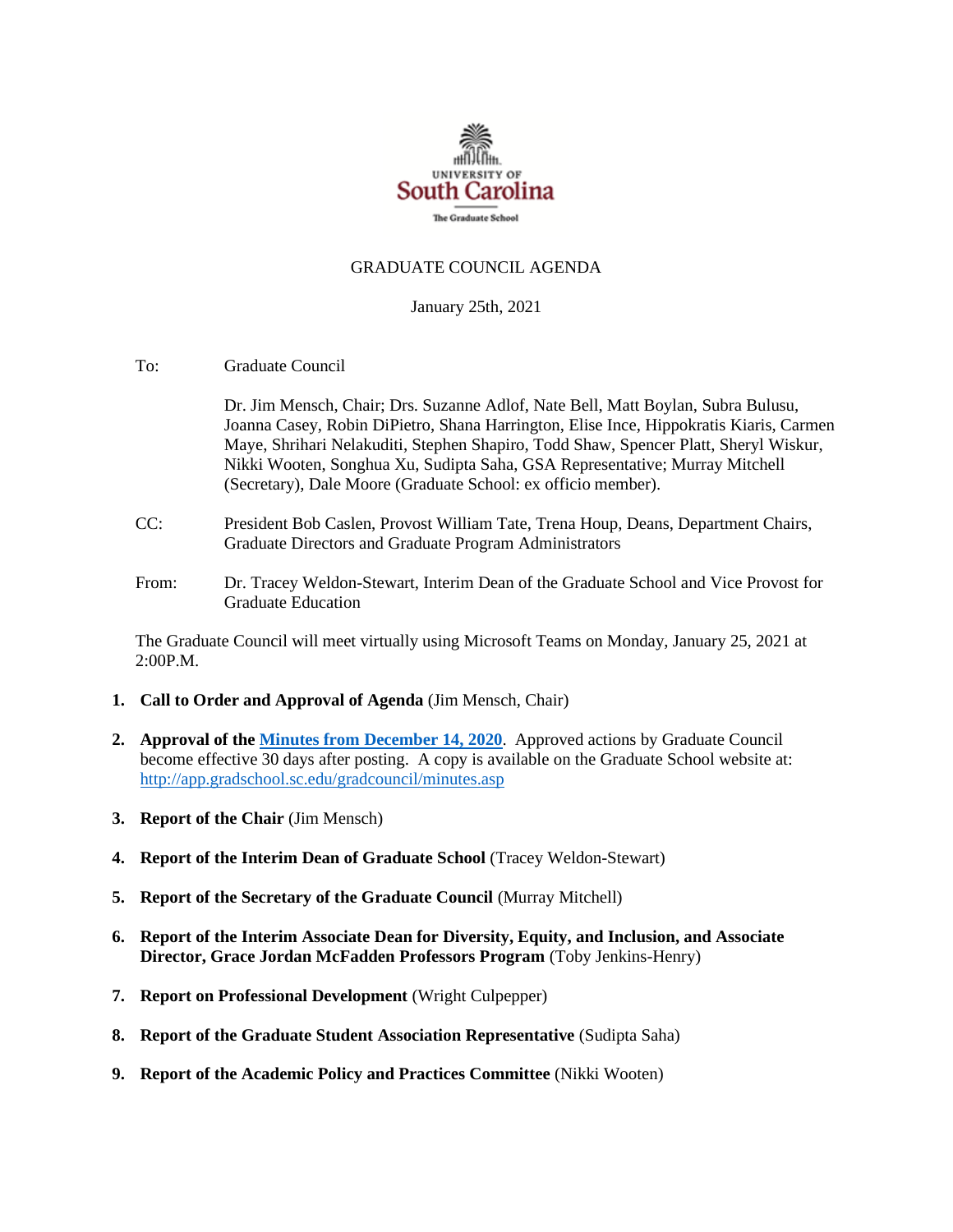#### **10. Report of the 500/600 Level Courses and Distributed Learning** (Murray Mitchell)

This report is presented to Council for informational purposes only; no action is necessary.

#### **500/600 Courses for January 2021 Grad Council**

(CCP = Course Change Proposal; NCP=New Course Proposal)

**GEOL 511** (3) Advanced Paleontology (Cross-listed with MSCI 511) (CCP: Fall 2022)

**LING 627** (3) Introduction to Semantics and Pragmatics (Cross-listed with PHIL 522) (CCP: Fall 2022)

**MSC 511** (3) Advanced Paleontology (Cross-listed with GEOL 511) (CCP: Fall 2022)

**PHIL 522** (3) Introduction to Semantics (Cross-listed with LING 627) (CCP: Fall 2022)

**PSYC 524** (3) Nature of Students with Mental Retardation (CCP: Fall 2022)

**PSYC 525** (3) The Psychology of the Midlife Woman (Cross-listed with WGST 525) (CCP: Fall 2022)

**STAT 520** (3) Forecasting and Time Series (Cross-listed with MGSC 520) (CCP: Fall 2022)

**WGST 525** (3) The Psychology of the Midlife Woman (Cross-listed with PSYC 525) (CCP: Fall 2022)

#### **Distributed Learning Proposals**

**EDSE 528** (3) Study of the Teaching of Business Education in the Secondary School (CCP: SU 2021)

**JOUR 521** (3) Interactive Communication Strategies (CCP: SU 2021)

**JOUR 539** (3) Ethics in Public Relations and Public Policy (CCP: SU 2021)

**MUSC 526** (3) Analytical Studies (CCP: SU 2021)

## **11. Associate Graduate Faculty Nominations** (Murray Mitchell)

None at this time.

#### **12. Fellowships and Scholarships Committee** (Joanna Casey)

#### **13. Report of Science, Math, and Related Professional Programs Committee** (Hippokratis Kiaris)

None at this time.

## **14. Report of the Humanities, Social Sciences, Education, and Related Professional Programs Committee** (Robin DiPietro)

None at this time.

## **15. Report of the Grievances, Appeals and Petitions Committee** (Carmen Maye)

#### **16. Other Committee Reports**

- **17. Old Business**
- **18. New Business**